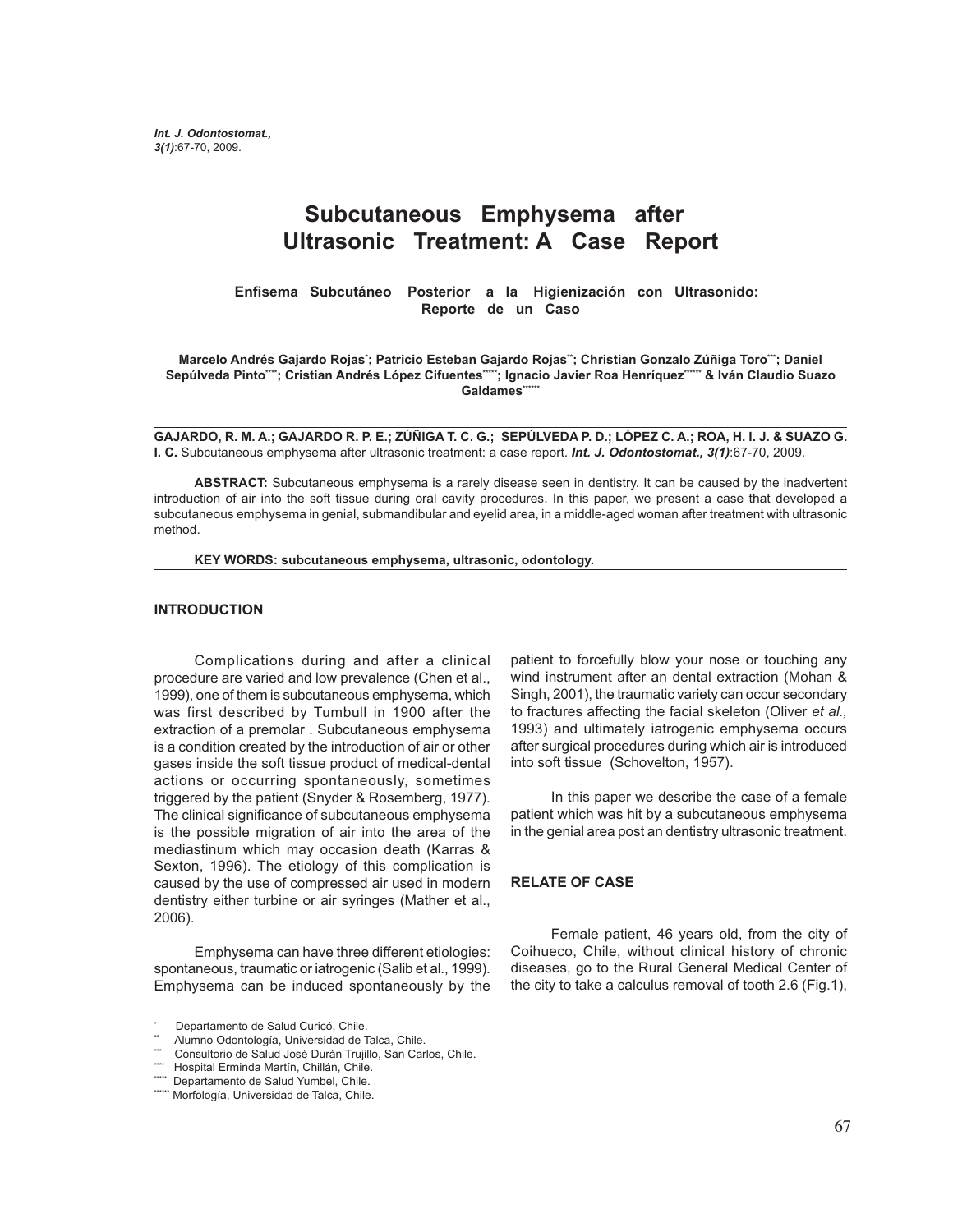**GAJARDO, R. M. A.; GAJARDO R. P. E.; ZÚÑIGA T. C. G.; SEPÚLVEDA P. D.; LÓPEZ C. A.; ROA, H. I. J. & SUAZO G. I. C.** Subcutaneous emphysema after ultrasonic treatment: a case report. *Int. J. Odontostomat., 3(1)*:67-70, 2009.

which showed a the probing depth of 7 mm. and that four months ago had a type of periodontal abscess, which was treated with antibiotic therapy (amoxicillin 500 mg c/8hrs for 7 days), with 0.12% chlorhexidine mouthwash, 2 times daily for 7 days plus asked periapical radiograph of the tooth by the recurrence of the abscess.



Fig. 1. Tooth 2.6, periodontally affected, which has a depth of 7mm.

Was performed with ultrasonic scaler the calculus removal of this tooth, completed the procedure shows a volume increase in the eyelid, geniac and left cervical region (Fig. 2), which presents crepitation on



Fig. 2. Patient Female 46 years old. Observed at the lower eyelid, genial and left neck area volume augmentation, diagnosis of subcutaneous emphysema.

palpation. It is derived from the Maxillofacial Service of the Hospital Herminda Martin de Chillán, diagnosed with emphysema in the face and neck, then his vital signs were; axillary temperature 37 º C, 72 beats per minute and blood pressure of 90/60 mmHg. Waters radiograph was requested and begins antiinflammatory and antibiotic therapy (Amoxicillin 500 mg w / 8 hours orally, Piroxicam 20 mg per day orally) plus soft regime, hydration and oral evaluation by interns on duty. Once hospitalized with headache starts in the frontal zone which is indicated by Dipyrone sodium (Dipyrone) intramuscularly.

On the second day of treatment is indicated Sodium Penicillin 1.000.000 units w / 8 hours, Metronidazole 500 mg w / 8 hours and Ranitidine 50 mg C/12 hrs by intravenous route, in addition Panoramic radiography, treatment is maintained for four days. The following day the patient appeared asymptomatic, without edema, and noting lesion was observed in the panoramic radiography, and then there is the medical healt with indication of relative rest, Amoxicillin 500 mg w / 8 hrs and Metronidazole 500 mg w / 8 hrs per five days both orally plus Famotidine 40 mg per night for a week orally.

## **DISCUSSION**

Emphysema is a condition that presents a low incidence in the dental field, but which is necessary to know and realize the clinical differential diagnosis with other diseases that produce increased volume in those areas (Bach *et al.,* 2004), among which include: hematoma, allergic reaction, angioedema, anaphylactic reaction or cellulitis (Ali *et al*., 2000). To make a proper diagnosis requires a detailed clinical history or the events, thus the presence of crepitus, we will provide an important element of differentiation versus other clinical (Spaulding, 1978), and complementation with radiological studies can make an accurate diagnosis by observing the presence of air in the affected area (Vargas *et al.,* 2007).

In this case the patient has symptoms consistent with the literature, which has been described as pain resulting from stress may be subject to the tissues affected (Jovanovic & Hedreville, 2003).

The origin of the dental emphysema has been described after the completion of dental fillings (Steelman & Johannes, 2007), extractions of third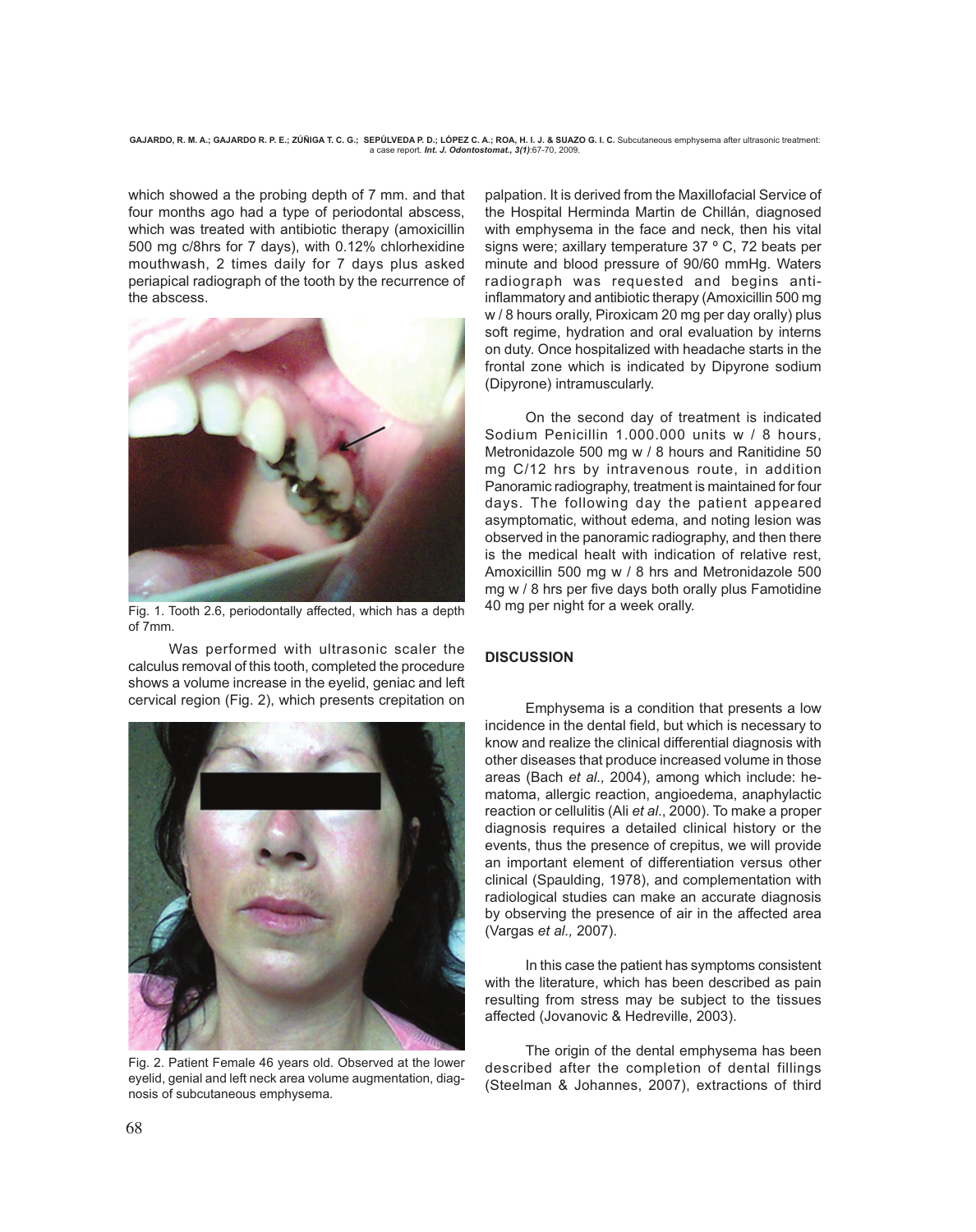molars (Sekine *et al.*, 2000), after endodontic treatment (Smatt *et al*., 2004), also as a result of midface trauma (Ong *et al.*, 2005). Although, the infection usually is not seen in a subcutaneous emphysema, there have been cases where this situation has developed (Gamboa *et al.,* 2006).

This is why even if the absence of infection, the use of prophylactic antibiotic therapy (Koumoura & Papakosta, 2004), due to the introduction of no sterile air and water (Ali *et al*.) could lead to severe sequelae in patient's health, as well as keep under observation (Bavinger, 1982) and prescribe analgesics (Schuman *et al*., 2001).

One of the possible consequences of subcutaneous emphysema, is the migration of air into the area of the mediastinum, which may cause death (Davies *et al.*, 2002), the presence of pain in the chest in the back, would suggest the presence of air in this area (Zemann *et al*., 2007), for which a chest radiograph is recommended to confirm the diagnosis. Another route of air is spread to the retropharyngeal region, with the consequent obstruction of the airways (Breznick & Saporito, 1990).

 The process of bone resorption in the vestibular table result of traumatic or infectious processes (periodontitis) or the mere presence of bone alterations such as fenestrations and dehiscences defects on molar and premolar teeth whose vestibular bone tables are in intimate contact with the insertion of the buccinator muscle (Rouvière & Delmas, 1999; Latarjet & Ruiz-Liard, 2004) could be the origin of the easy passage of air into the geniac region tank is at the adipose body of the cheek, or subcutaneous or submucosal tissues, which have loose connective tissue (Ross & Pawlina, 2007), where a liquid or gas under pressure may create a real space.

Cases of emphysema are usually completed after two to three days and overcomes completely after five to ten days.

## **ACKNOWLEDGEMENTS**

Thank to Dr. Mario Cantín L, from Morphology Department, Universidad de Talca, for his technical support in the study send.

**GAJARDO, R. M. A.; GAJARDO R. P. E.; ZÚÑIGA T. C. G.; SEPÚLVEDA P. D.; LÓPEZ C. A.; ROA, H. I. J. & SUAZO G. I. C.** Enfisema subcutáneo posterior a la higienización con ultrasonido: reporte de un caso. *Int. J. Odontostomat., 3(1)*:67- 70, 2009.

**RESUMEN:** El enfisema subcutáneo es una patología vista con poca frecuencia en odontología. Puede ser causada por la introducción involuntaria de aire en los tejidos blandos durante los procedimientos efectuados en la cavidad oral. En este trabajo, se presenta un caso de enfisema subcutáneo geniano, palpebral y submandibular, en una mujer de mediana edad después de un tratamiento de higienización con un equipo de ultrasonido.

## **PALABRAS CLAVE: enfisema subcutáneo, ultrasonido, odontología.**

## **REFERENCES**

- Ali, A.; Cunliffe, D. R. & Watt-Smith, S. R. Surgical emphysema and pneumomediastinum complicating dental extraction. *Br. Dent. J., 188(11)*:589-90, 2000.
- Bach, C. A.; Derbez, R.; Baujat, B.; Cordette-Auliac, S. & Chabolle, F. Subcutaneous cervicofacial and mediastinal emphysema complicating tooth extraction: case report. *Rev. Stomatol. Chir. Maxillofac., 105(2)*:130-2, 2004.
- Bavinger, J. V. Subcutaneous and retropharyngeal emphysema following dental restoration: an uncommon complication. *Ann. Emerg. Med.,*

*11(7)*:371-4, 1982.

- Breznick, D. A. & Saporito, J. L. Iatrogenic retropharyngeal emphysema, with impending airway obstruction. *Arch. Otolaryngol. Head Neck Surg., 115(11)*:1367-72, 1989.
- Chen, S. C.; Lin, F. Y. & Chang, K. J. Subcutaneous emphysema and pneumomediastinum after dental extraction. *Am. J. Emerg. Med., 17(7)*:678-80, 1999.
- Davies, D. E. Pneumomediastinum after dental surgery. Anaesth. *Intensive Care, 29(6)*:638-41, 2001.